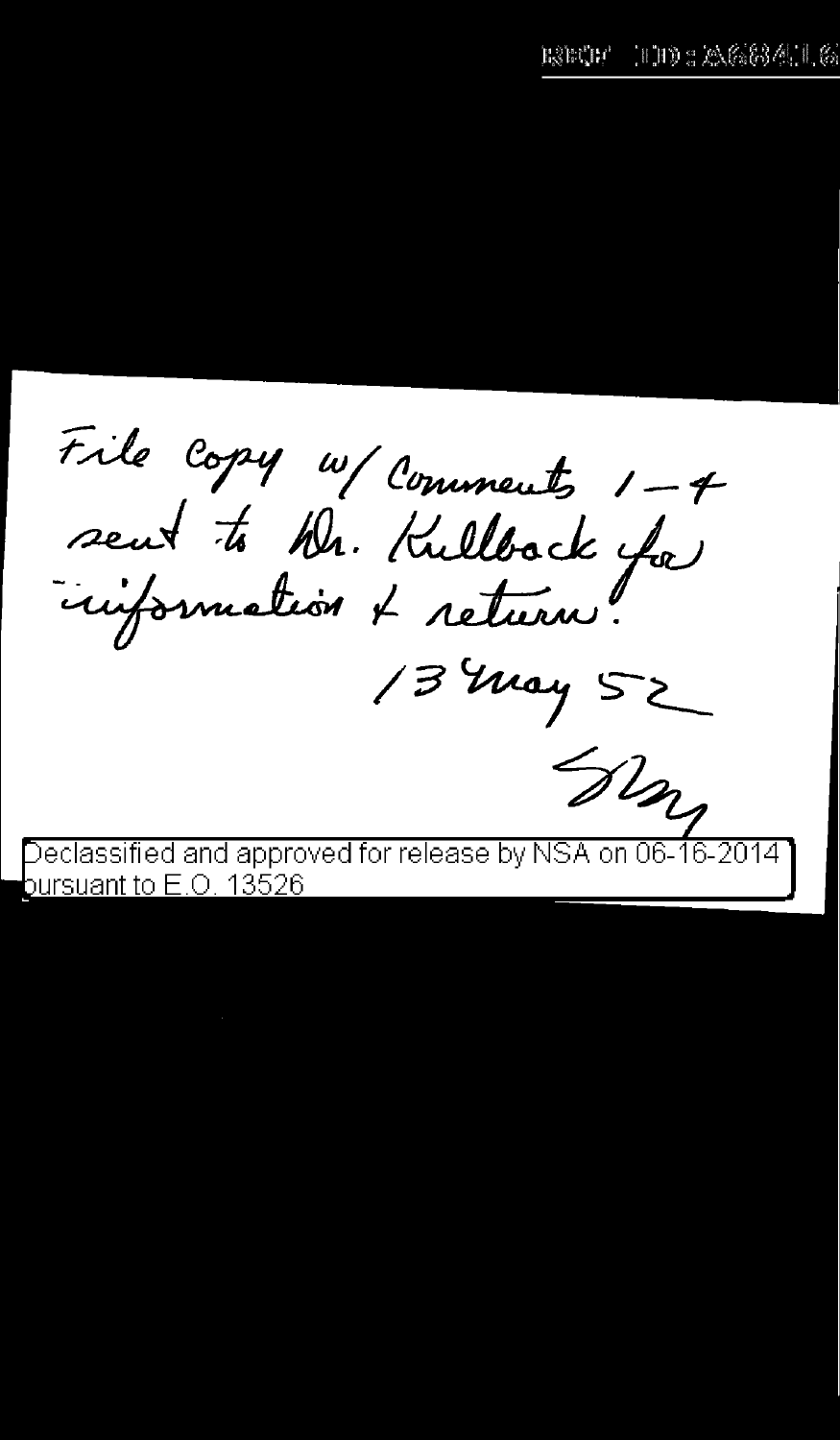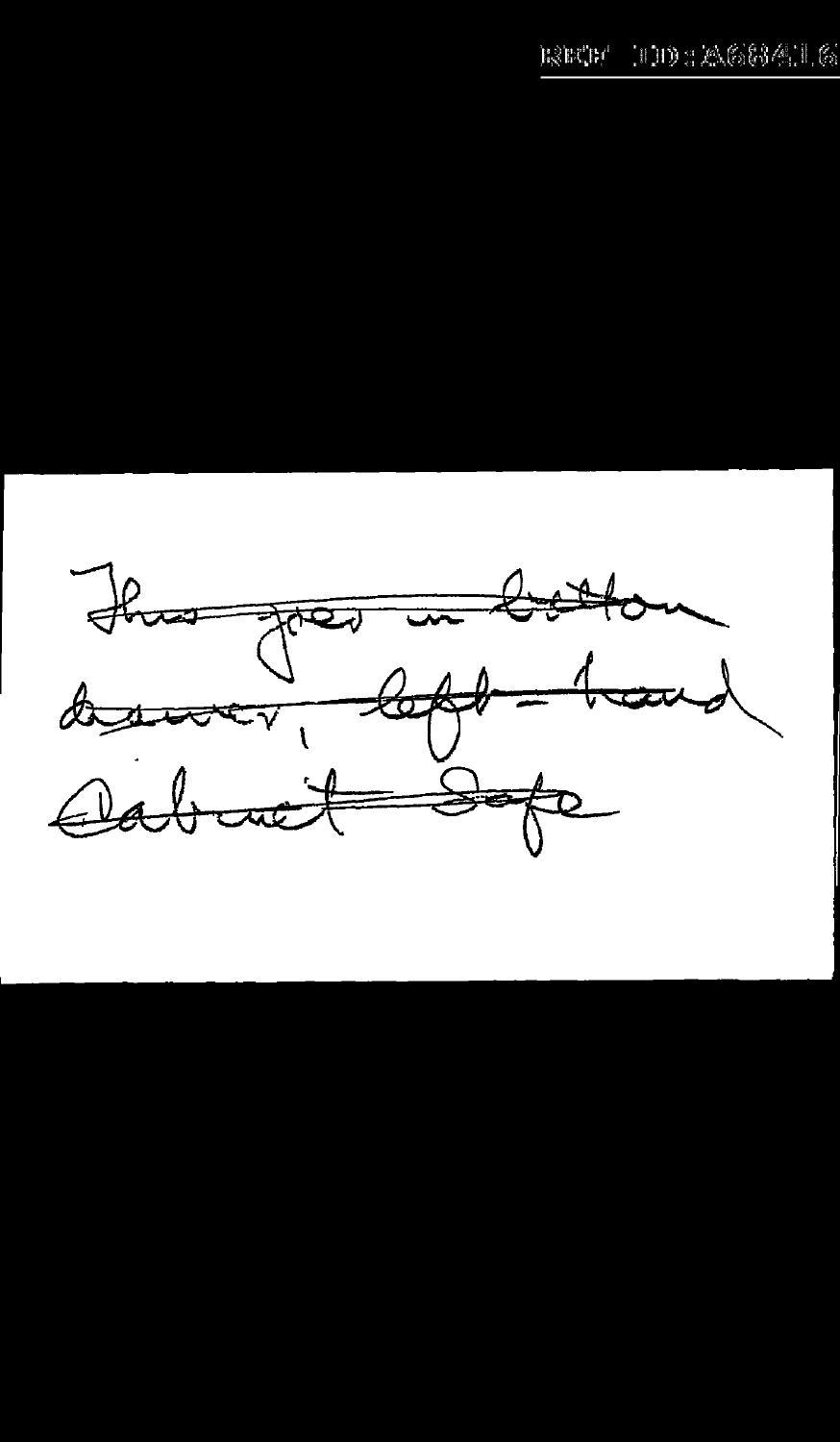Publication of Material Contained in subject. Unclassified AFSA Technical Document

i.

 $\mathbf{r}$ 

ī t

ł

t

DATE: 13 May 1952 COMMENT NO. 4 Chief, Training Division FROR: Consultant TO 1

**REF** 

To do what you recommend-would be to the detriment of AFSA, as pointed out in Comment No. 3, without sufficient compensating gain to either AFSA or the author.

2. In this connection I wish to indicate that one of the recommendations in the report recently submitted to DIRAFGA by the Special Communications Advisory Group (SCAG) was the following:

"In order to attract and to keep key personnel and other top-flight people needed for the performance of AFSA's mission, SCAG feels that a careful revision of personnel policy is needed, particularly with respect to the assignment of technically qualified people and their adequate recognition and compensation."

When certain SCAG members were asked to explain what the recommendation meant in connection with the phrase "adequate recognition" it developed that one of the principal points they had in mind was this very question of the security handieaps which AFCA technicians have when it comes to such things as gaining the recognition of other scientists by virtue of publications dealing with contributions to their field.

3. I recommend reconsideration of your recommendation. I do not think that realistic security considerations dictate our having to go so far as to prohibit the author of a completely unclassified article from showing his official attachment to this Agency.

1 Inclosure n/o

<u>iei un das daine de la de la data</u>

...<br>الت

量

ببيخ

**Contract of the Second Second Second** 

· WILLIAM F. FRIEDMAN Consultant